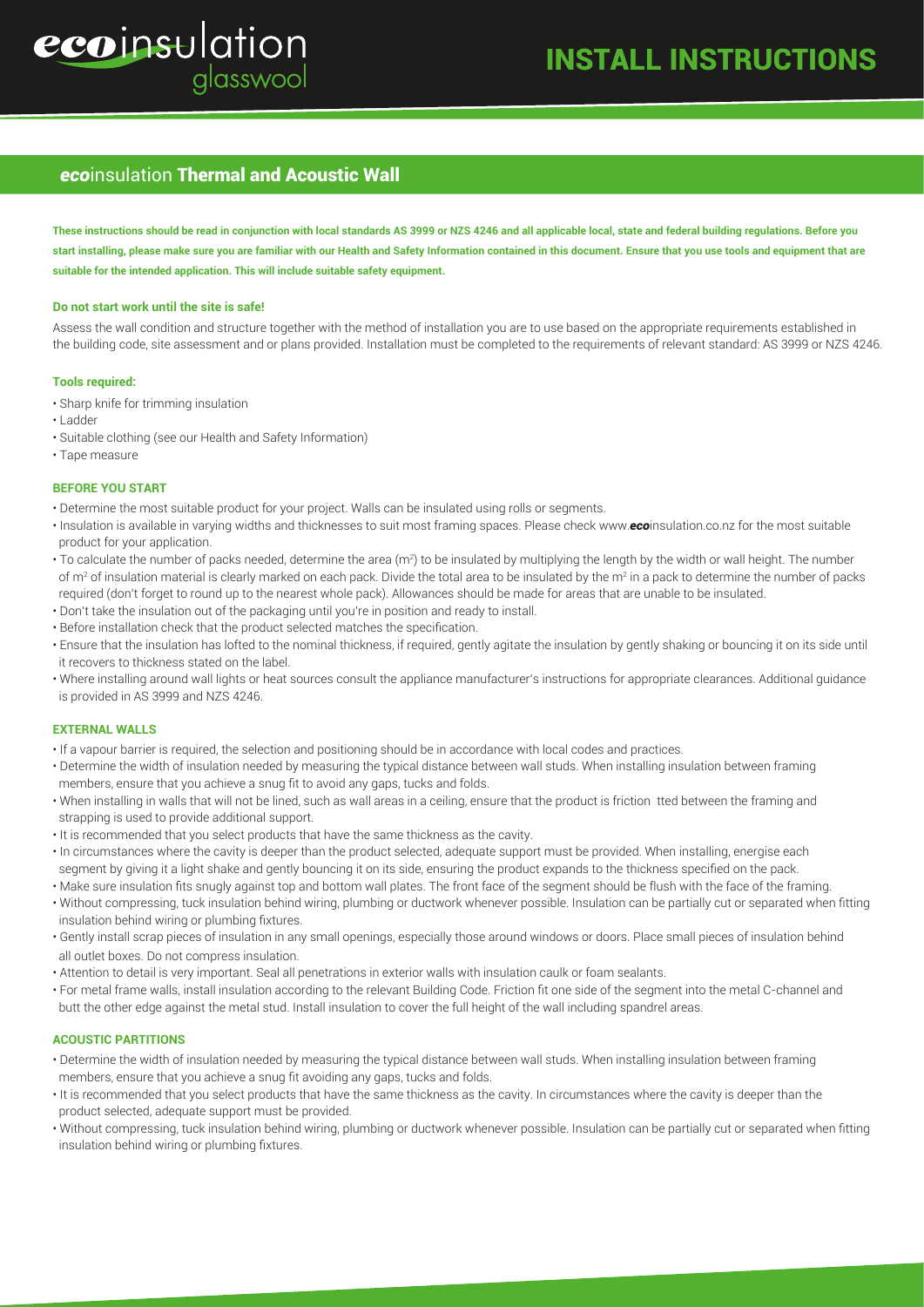## **SAFETY WARNINGS AND HAZARDS**

ecoinsulation

- Turn the mains power ''Off'' before entering the work space, and, if in any doubt about how to turn the power ''Off'', you must consult a licensed electrician.
- Working in areas that contain live electrical wiring is extremely hazardous. Take extreme care to avoid touching any live overhead electrical lines, supply cables or any other live cables in the workspace.
- Defective electrical cables, exposed terminals and conductors of electrical equipment such as light fittings and fans can cause burns and electric shocks please exercise caution when working near such hazards – check with an electrician if you are unsure if the cabling is safe.
- Working in hot and poorly ventilated areas when installing insulation can be dangerous.
- Working at heights, when installing insulation can be dangerous.

alasswool

## **BEFORE INSTALLATION**

- You must turn the mains power ''Off'' and, if in any doubt about how to turn the power ''Off'', consult a licensed electrician.
- Do not enter the workspace for the purposes of the pre-work inspection or the installation until you are satisfied that the power has been isolated. Even after isolating the power via the switchboard there may still be an electrical mains cable in either the ceiling or underfloor space that is live. • Complete a pre-work assessment before installation to identify safety hazards which may include but are not limited to the following:
- - o access to the roof area,
	- o working at heights,
	- o electrical safety hazards,
	- o adequate ventilation of the work area and
	- o nails and sharp objects on the ground
- Before commencing work you must have systems in place to reduce risks identified in the pre-work assessment such as but which are not limited to:
	- o systems to prevent falling when working at heights.
	- o ventilate the working area if possible.
	- o cover exposed skin. When working in an unventilated area, wear a disposable face mask.
	- o rinse hands in cold water before washing.
	- o wear goggles when working overhead.
	- o clean using vacuum equipment.

## **DURING INSTALLATION**

- Work with another person and maintain contact throughout both the assessment and installation process.
- Only open bags as required.
- Wear appropriate clothing for the job such as long sleeved top, flat rubber sole shoes, gloves conforming to Australian Standard AS 2161 and ventilated non-fogging dust resistant goggles conforming to AS/NZS 1336, and a P2 dust mask.
- Avoid eye contact with dust or fibres to minimise eye or skin contact and inhalation during handling.
- Avoid installing insulation in hot weather and at the hottest part of the day.
- Under no circumstances must fixing devices in ceiling spaces or under floors, or in proximity to electrical wiring, be of metal or other conductive material.

#### **PROVEN PERFORMANCE**

- Preferred by professional installers concerned with quality, appearance and productivity.
- Excellent acoustical properties reduce sound transmission in the home when properly installed.

#### **ELECTRICAL SAFETY CONSIDERATIONS BEFORE ISOLATING POWER**

- Locate and review the incoming power supply, main switchboard and meter box.
- Ensure you understand if there is a main isolator and how power can be safely isolated.
- Ensure you understand the direction of the ''On'' and ''Off'' position of the main switch (NOTE: the ''Off'' position is not always as it seems check with an electrician if you are unsure).
- Before installation, switch ''Off'' the electricity supply at the main switchboard (check with an electrician if you are unsure if power can be turned ''Off'' at the switchboard).
- Be aware that even after isolating the power via the switchboard there may still be an electrical mains cable in either the ceiling or underfloor space that is live. Take extreme care to avoid touching any live overhead electrical lines, supply cables or any other live cables in the workspace.